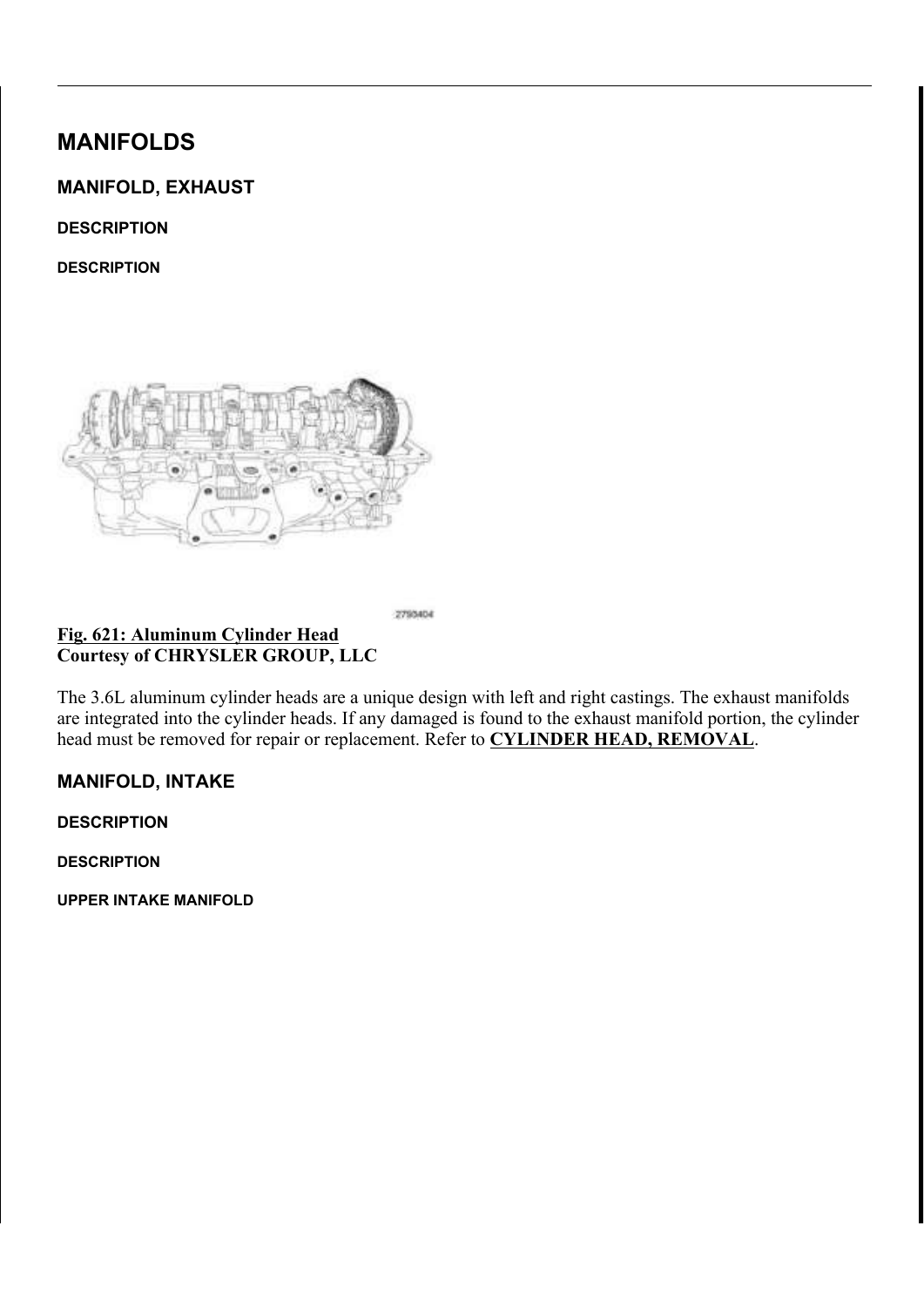

#### Fig. 622: Upper Intake Manifold Design Courtesy of CHRYSLER GROUP, LLC

The upper intake manifold is an injection molded nylon composite design. The upper intake manifold is sealed to the lower intake manifold using six individual press-in-place port silicone gaskets. Replace the gaskets whenever the upper intake manifold is removed from the engine. There is a silencer pad positioned between the upper and lower intake manifolds for improved noise, vibration and harshness (NVH). The left cylinder head cover has two alignment posts to aid proper installation of the silencer pad. The seven upper intake manifold fasteners thread directly into the composite lower intake manifold and are a self-taping design. If the upper intake manifold is damaged or cracked, it must be replaced.

INNUSER

The Electronic Throttle Control (ETC) and Manifold Air Pressure (MAP) sensor are attached directly to the upper intake manifold. The upper intake manifold also provides vacuum ports for brake booster, positive crankcase ventilation (PCV) and emissions control.

#### LOWER INTAKE MANIFOLD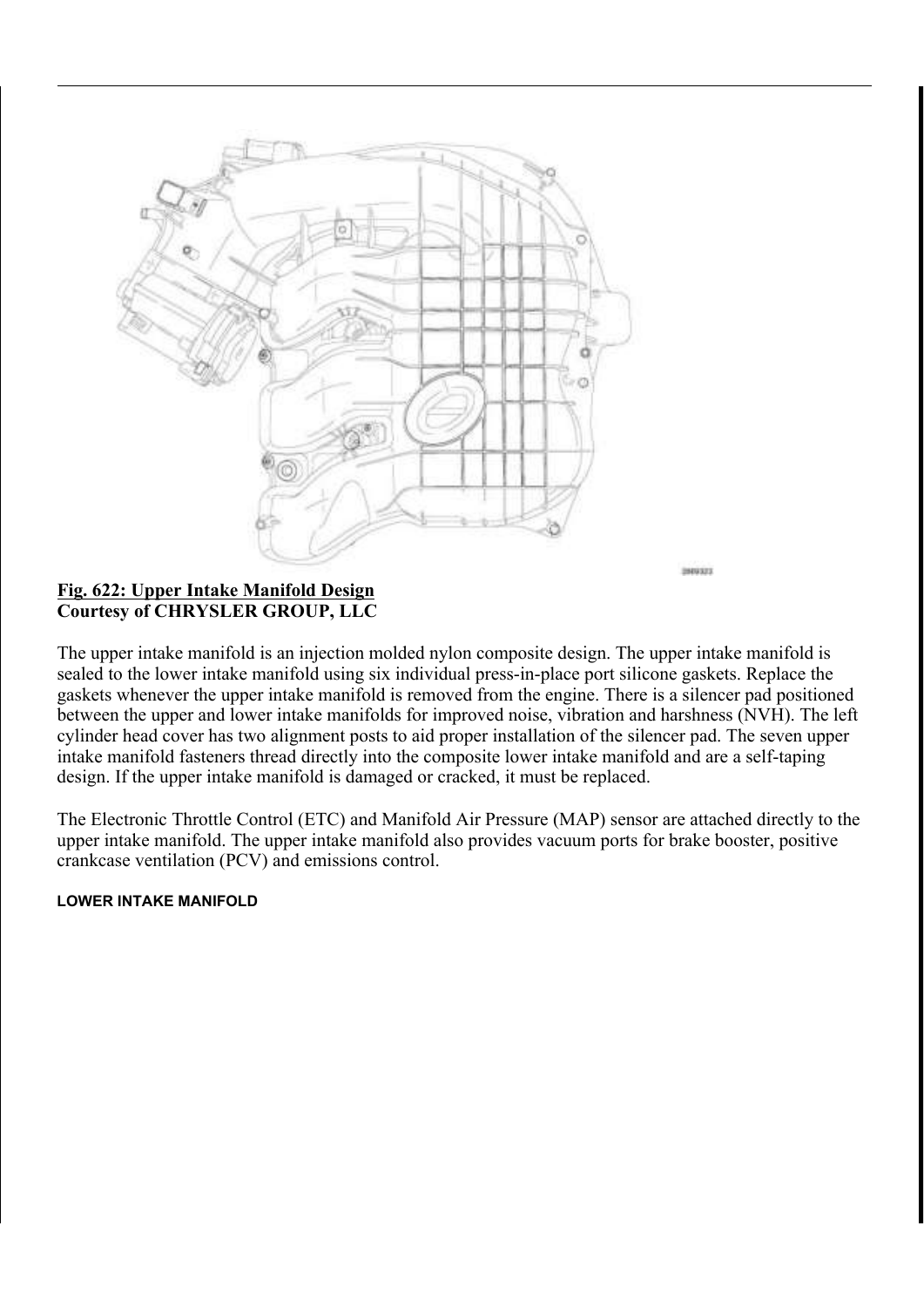

1009336

# Fig. 623: Lower Intake Manifold Design Courtesy of CHRYSLER GROUP, LLC

The lower intake manifold is an injection molded nylon composite design. The lower intake manifold is sealed to the cylinder heads using six individual press-in-place port silicone gaskets. Replace the gaskets whenever the lower intake manifold is removed from the engine. The seven upper intake manifold fasteners thread directly into the composite lower intake manifold and are a self-taping design.

The fuel injection fuel rail is also a composite design. The four fuel rail fasteners thread directly into the composite lower intake manifold and are a self-taping design. The lower intake manifold can be serviced without removing the fuel injector rail. The fuel rail and fuel injectors must be installed into the lower intake manifold as an assembly. Do not attempt to install the fuel rail when the injectors are in the manifold. Always install new O-rings on the fuel injectors.

If the lower intake manifold is damaged or cracked, it must be replaced.

## DIAGNOSIS AND TESTING

## DIAGNOSIS AND TESTING - INTAKE MANIFOLD LEAKS

An intake manifold air leak is characterized by lower than normal manifold vacuum. Also, one or more cylinders may not be functioning.

# WARNING: Use extreme caution when the engine is operating. Do not stand in a direct line with the fan. Do not put your hands near the pulleys, belts or the fan. Do not wear loose clothing.

- 1. Start the engine.
- 2. Spray a small stream of water (spray bottle) at the suspected leak area.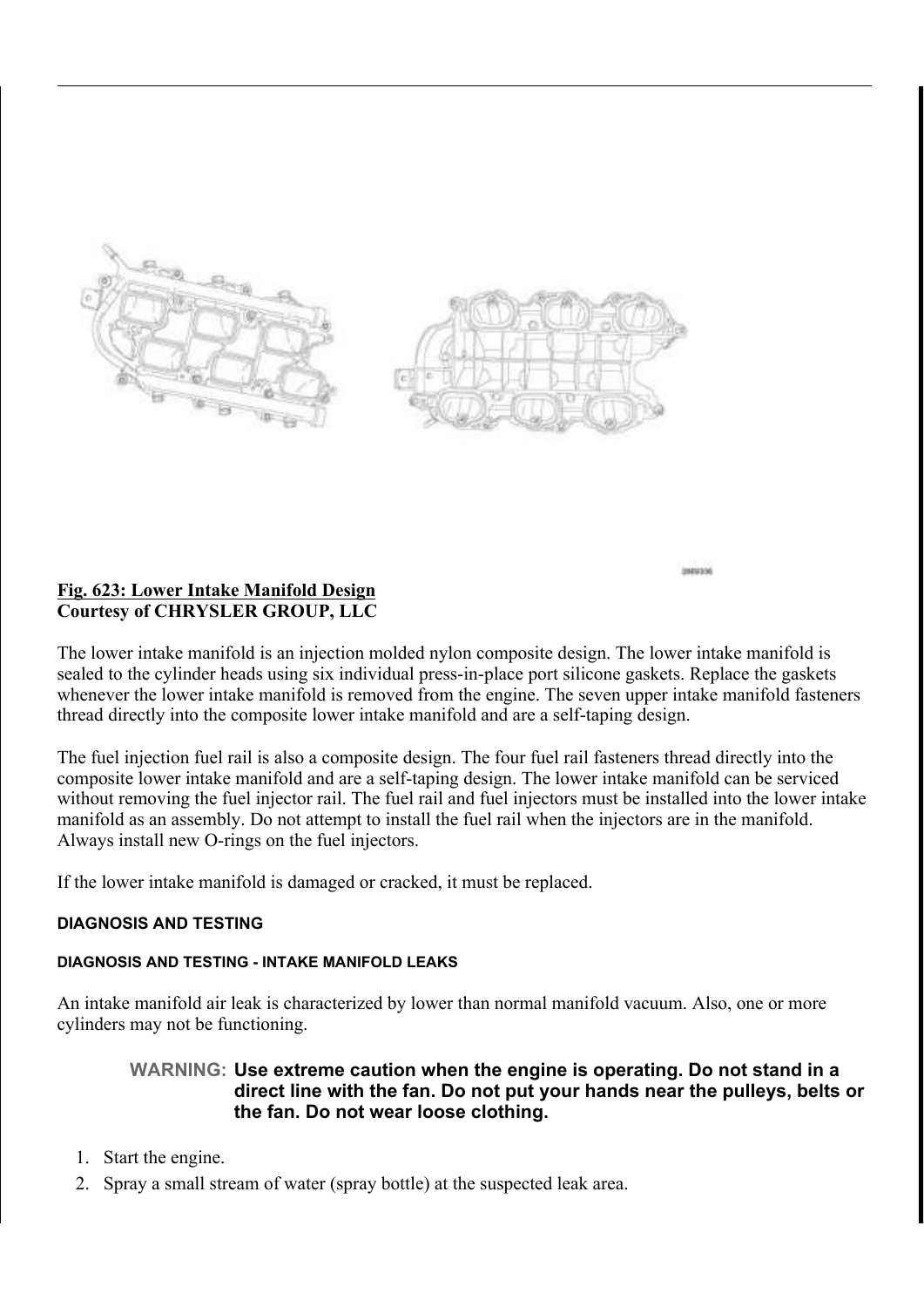- 3. If engine RPM'S change, the area of the suspected leak has been found.
- 4. Repair as required.

# REMOVAL

# UPPER



## Fig. 624: Engine Cover Courtesy of CHRYSLER GROUP, LLC

- 1. Disconnect and isolate the negative battery cable.
- 2. Remove the engine cover (1).



# Fig. 625: Air Inlet Hose, Air Temperature (IAT) Sensor Connector & Clamps Courtesy of CHRYSLER GROUP, LLC

- 3. Disconnect the electrical connector (2) from the Inlet Air Temperature (IAT) sensor.
- 4. Loosen the clamp (1) at the throttle body.
- 5. Loosen the clamp (4) at the air cleaner body.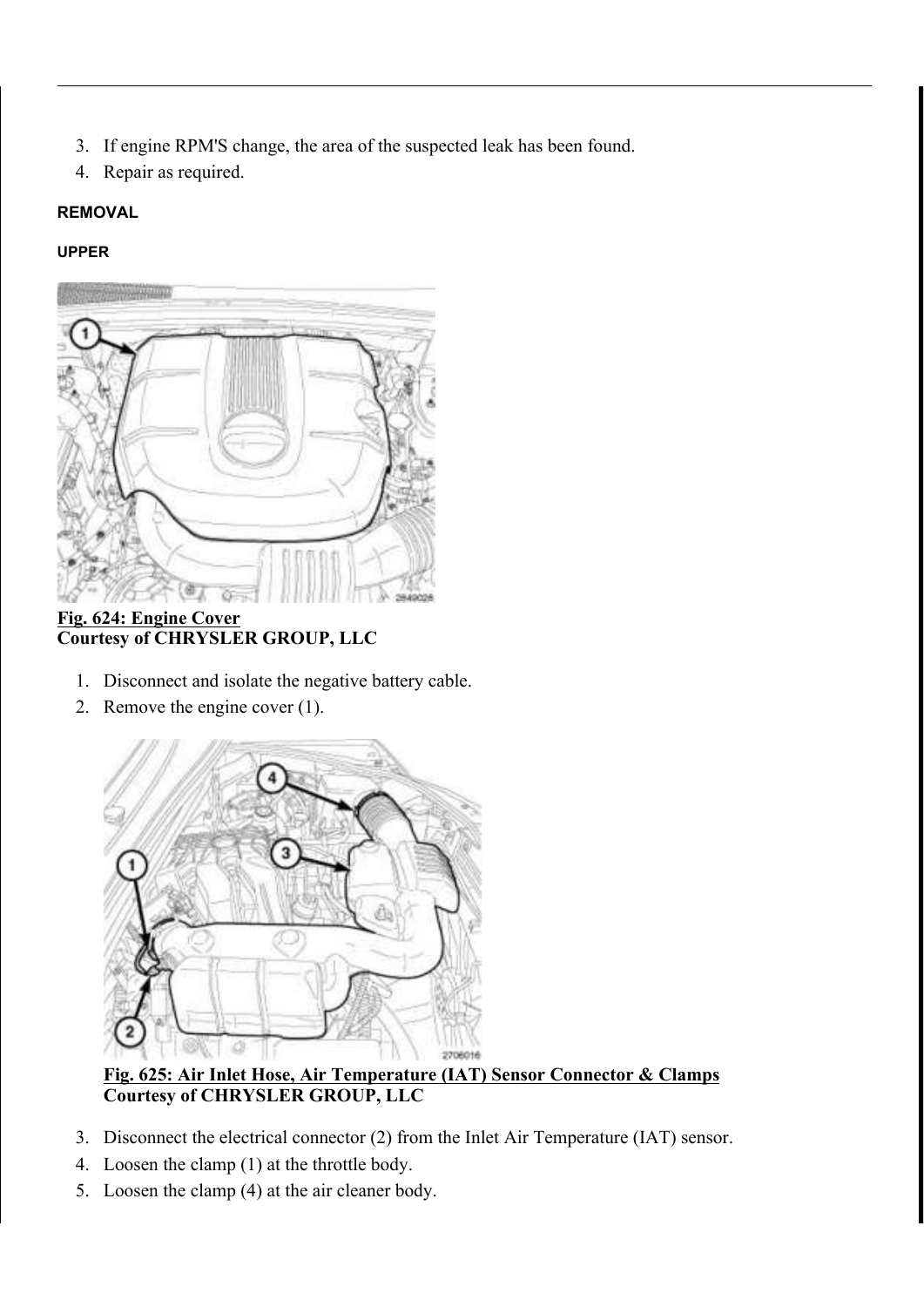#### 6. Remove the resonator (3).



Fig. 626: Brake Booster Hose Retainer Courtesy of CHRYSLER GROUP, LLC

7. Disengage the brake booster hose retainer (1) from the upper intake manifold.



#### Fig. 627: MAP Sensor, ETC, PCV Hose, Brake Booster Vacuum Hose, EVAP Vapor Purge Line, Clip & Wire Harness Retainer Courtesy of CHRYSLER GROUP, LLC

- 8. Disconnect the electrical connectors from the Manifold Absolute Pressure (MAP) sensor (2) and the Electronic Throttle Control (ETC) (4).
- 9. Disengage the ETC harness from the clip (5) on the throttle body. Disengage the wire harness retainer (1) from the upper intake manifold near the MAP sensor and reposition the wire harness.
- 10. Disconnect the following hoses from the upper intake manifold:
	- Positive Crankcase Ventilation (PCV) (7)
	- vapor purge  $(3)$
	- $\bullet$  brake booster (6)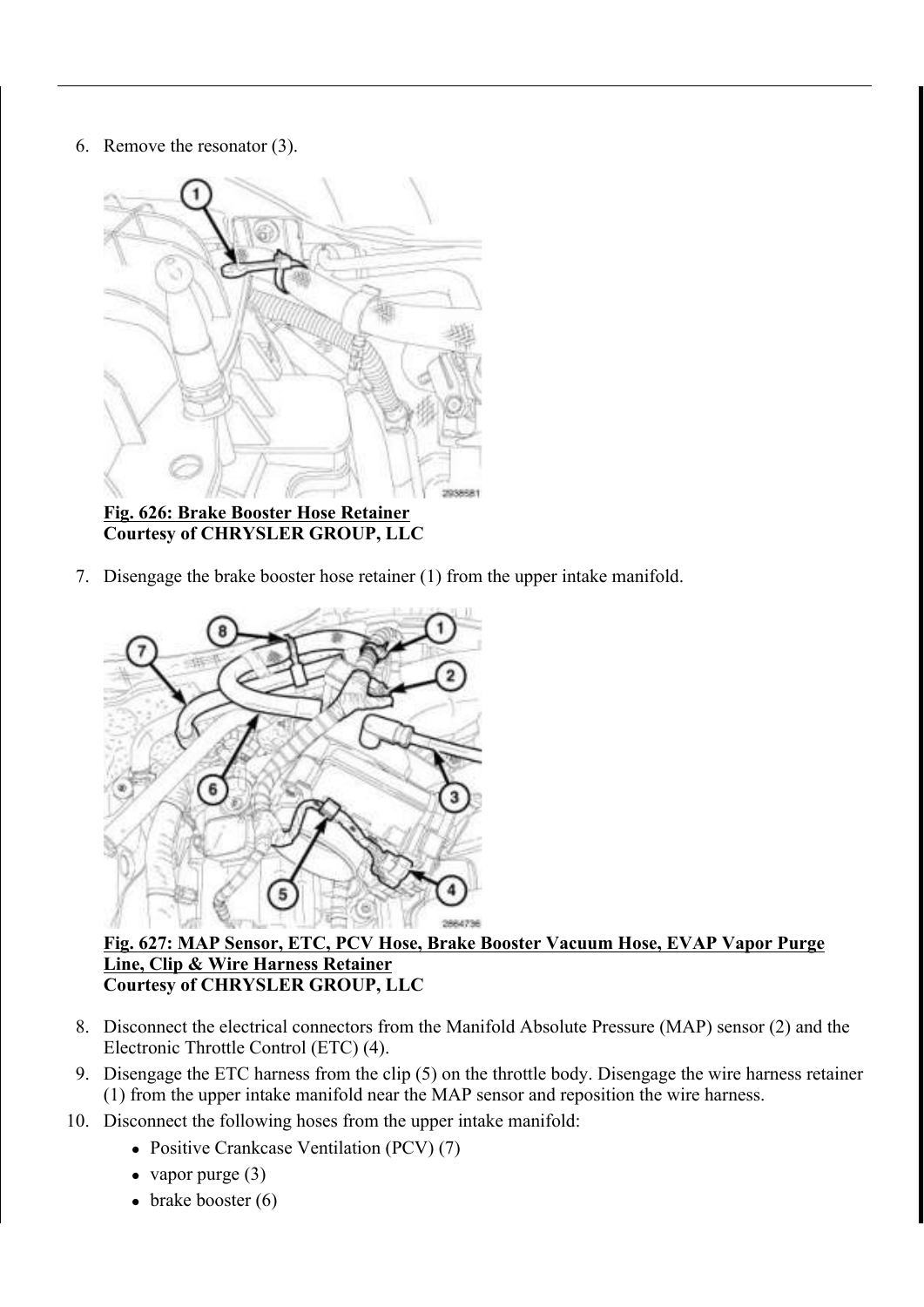

Fig. 628: Upper Intake Manifold Support Bracket, Stud & Fasteners Courtesy of CHRYSLER GROUP, LLC

- 11. Disengage the wire harness retainer (4) from the studbolt (3).
- 12. Remove two nuts (1), loosen the studbolt (3) and reposition the upper intake manifold support bracket (2).



Fig. 629: Heater Core Return Hose, Heater Core Return Tube & Nut Courtesy of CHRYSLER GROUP, LLC

13. Remove the nut (2) from the support bracket of the heater core return tube (3).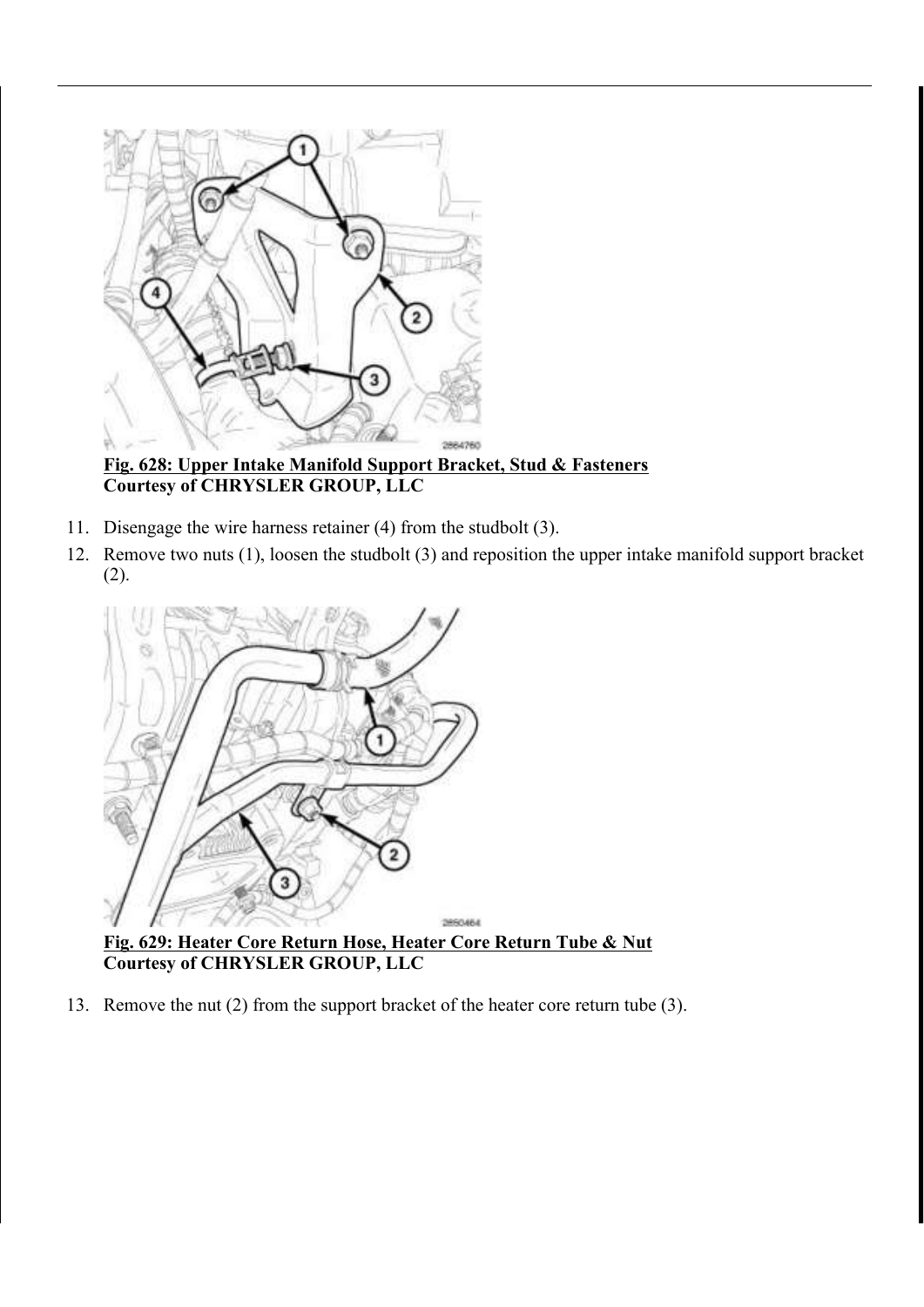

Fig. 630: Nuts, Stud Retainers & Upper Intake Manifold Support Brackets Courtesy of CHRYSLER GROUP, LLC

14. Remove two nuts (1), loosen two studbolts (3) and reposition the two upper intake manifold support brackets (2).



Fig. 631: Upper Intake Manifold & Bolts Courtesy of CHRYSLER GROUP, LLC

- NOTE: The upper intake manifold attaching bolts are captured in the upper intake manifold. Once loosened, the bolts will have to be lifted out of the lower intake manifold and held while removing the upper intake manifold.
- NOTE: Exercise care not to inadvertently loosen the two fuel rail attachment bolts that are in close proximity of the upper intake manifold attaching bolts.
- 15. Remove seven upper intake manifold attaching bolts (1) and remove the upper intake manifold (2).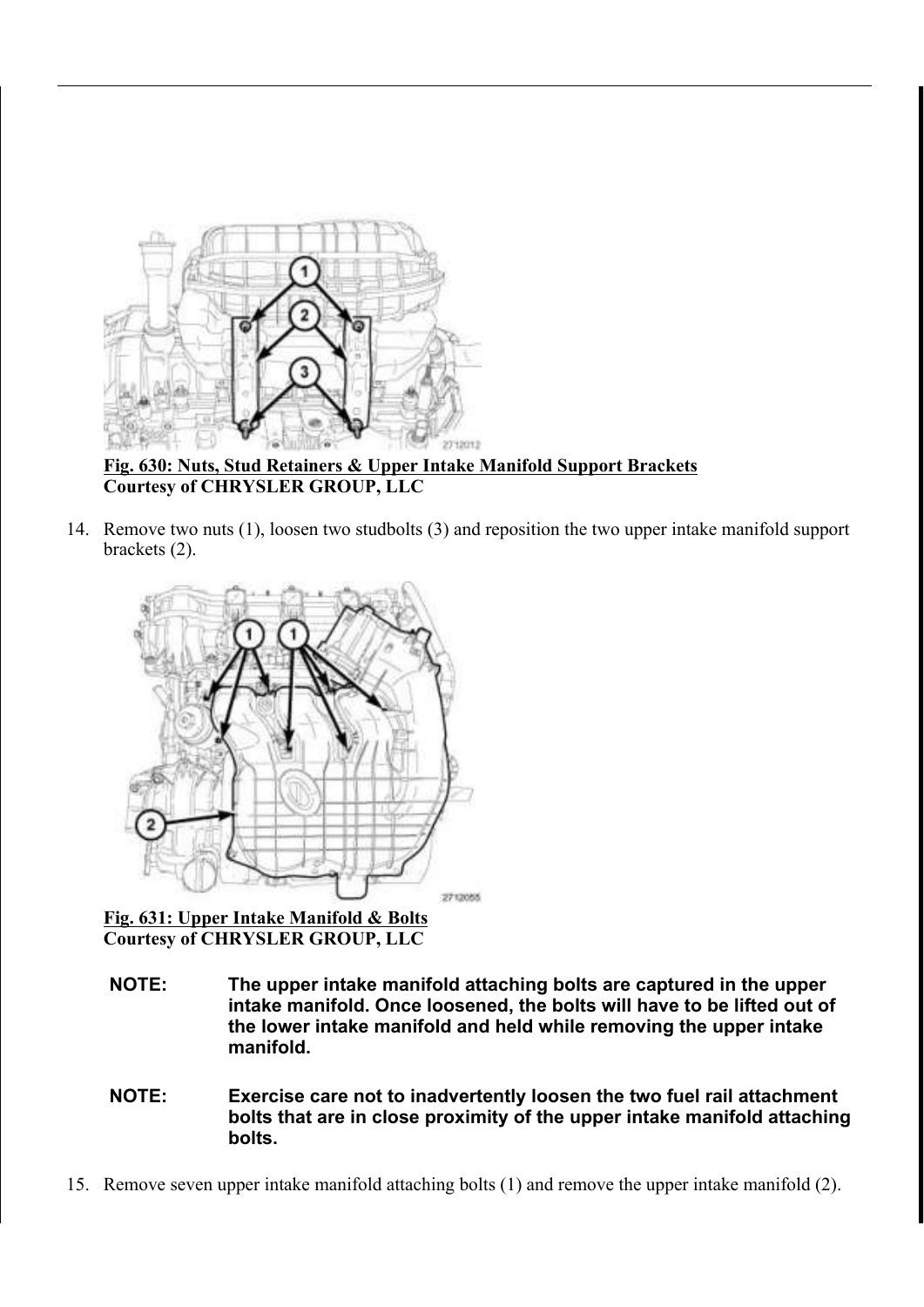

Fig. 632: Intake Ports, Insulator & Alignment Posts Courtesy of CHRYSLER GROUP, LLC

- 16. Remove and discard the six upper to lower intake manifold seals (1).
- 17. Cover the open intake ports to prevent debris from entering the engine.
- 18. If required, remove the insulator (2) from the LH cylinder head cover.

#### LOWER



Fig. 633: Upper Intake Manifold & Bolts Courtesy of CHRYSLER GROUP, LLC

> WARNING: The fuel system is under constant pressure even with engine off. Before servicing the fuel rail, fuel system pressure must be released.

- 1. Release fuel system pressure. Refer to FUEL DELIVERY, GAS, STANDARD PROCEDURE.
- 2. Disconnect and isolate the negative battery cable.
- 3. Remove the resonator and upper intake manifold (2). Refer to **MANIFOLD, INTAKE, REMOVAL**.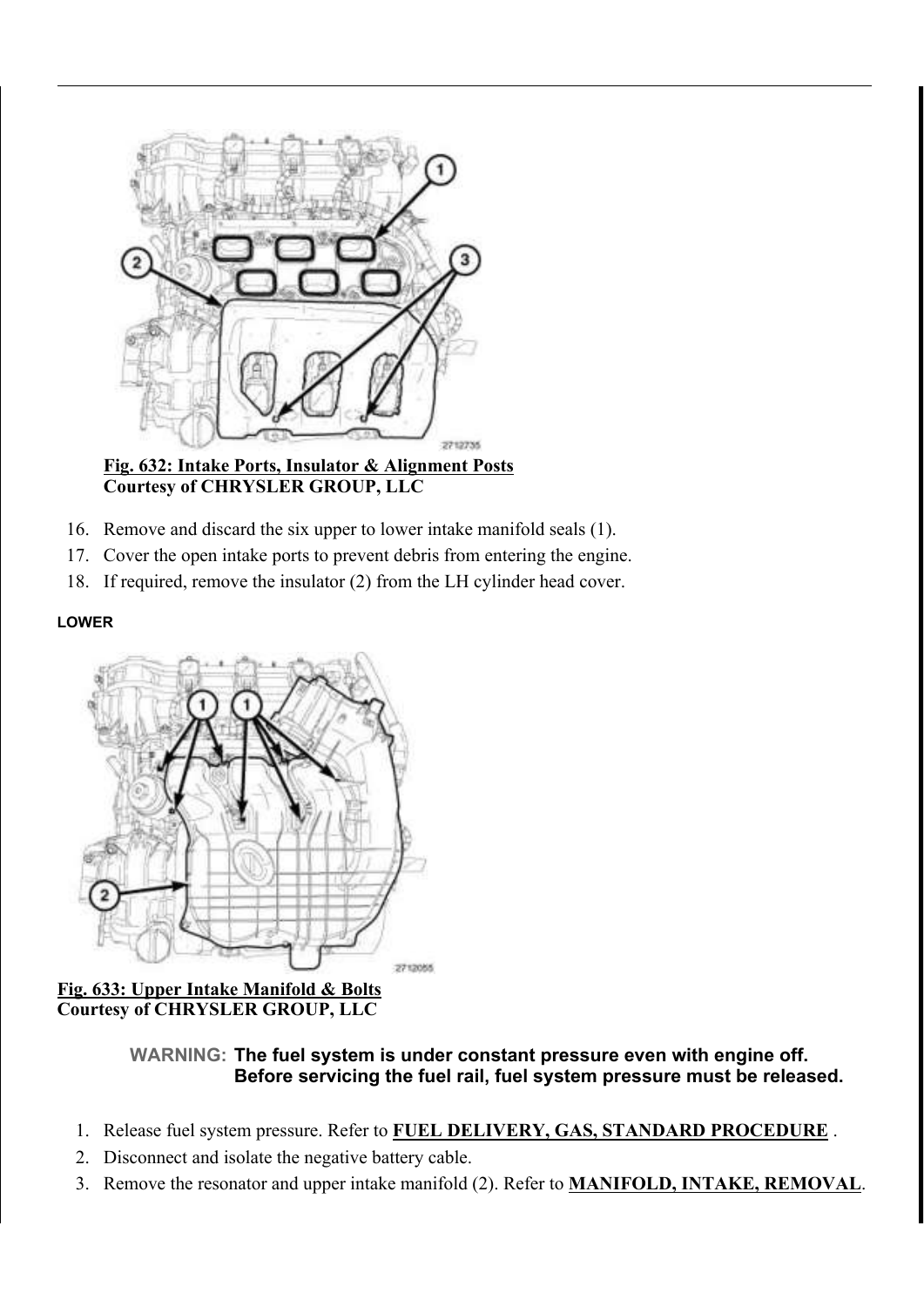

Fig. 634: Intake Ports, Insulator & Alignment Posts Courtesy of CHRYSLER GROUP, LLC

4. Remove the insulator (2) from the LH cylinder head cover.



Fig. 635: Fuel Supply Hose & Fuel Injector Electrical Connectors Courtesy of CHRYSLER GROUP, LLC

- 5. Disconnect the fuel supply hose (1) from the fuel rail. Refer to **FITTING, QUICK CONNECT**, STANDARD PROCEDURE.
- 6. Disconnect the fuel injector electrical connectors (2).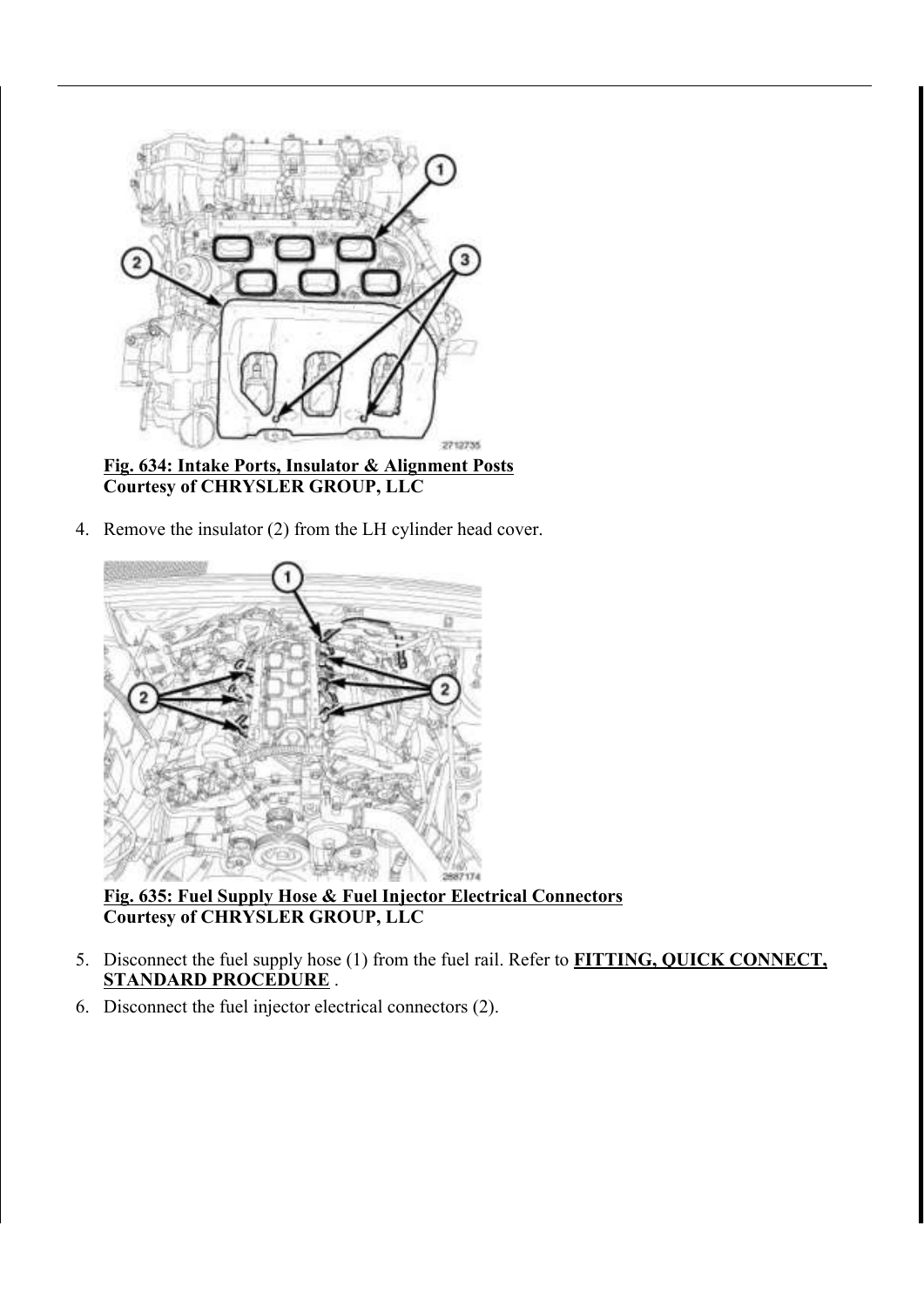

# Fig. 636: Injection/Ignition Harness Retainer & Main Wire Harness Retainer Courtesy of CHRYSLER GROUP, LLC

- 7. Disengage the injection/ignition harness retainer (1) form the rear of the lower intake manifold.
- 8. Disengage the main wire harness retainer (2) form the rear of the lower intake manifold.



Fig. 637: Lower Intake Manifold & Attaching Bolts Courtesy of CHRYSLER GROUP, LLC

- 9. Remove the eight lower intake manifold attaching bolts (1).
- 10. Remove the lower intake manifold (2) with the fuel injectors and fuel rail.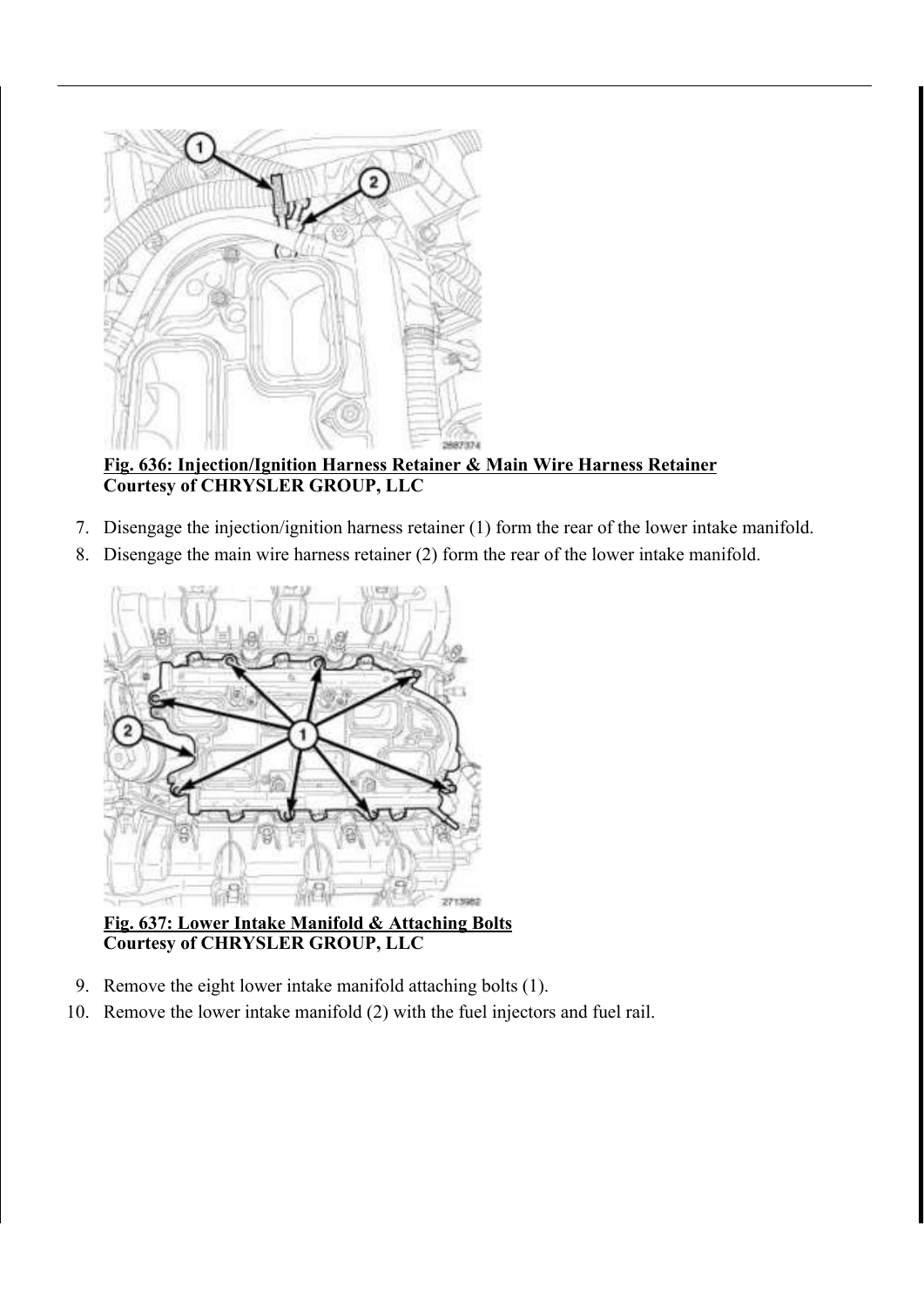

- Courtesy of CHRYSLER GROUP, LLC
- 11. Remove and discard the six lower intake manifold to cylinder head seals (1).



2714021

# Fig. 639: Fuel Rail & Retaining Bolts Courtesy of CHRYSLER GROUP, LLC

12. If required, remove the fuel rail (2) and fuel injectors from the lower intake manifold. Refer to **RAIL**, FUEL, REMOVAL .

## INSPECTION

INSPECTION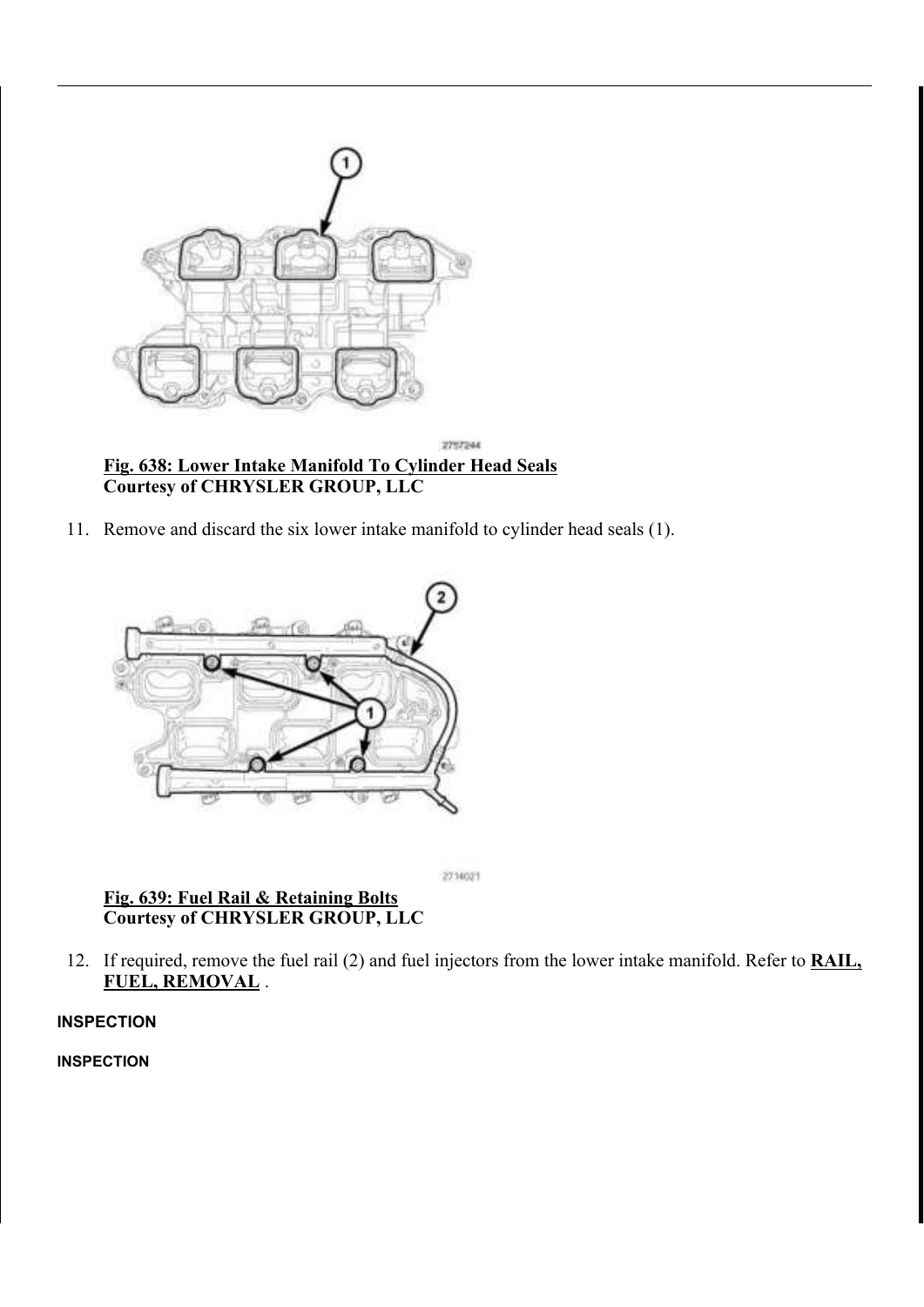

Fig. 640: Non-Repairable Damage To Lower Intake Manifold Due To Cross Threading Of An Upper Intake Manifold Attaching Bolt Courtesy of CHRYSLER GROUP, LLC

2889717

NOTE: When the upper intake manifold (3) and lower intake manifold (1) are not aligned properly, cross threading of the upper intake manifold attaching bolts can occur. The graphic shows non-repairable damage to the lower intake manifold (1) due to cross threading of an upper intake manifold attaching bolt (2).

Check both the upper and lower intake manifolds for:

- Damage and cracks
- Gasket surface damage or warping

Check the lower intake manifold for:

• Damaged fuel injector ports

If either the upper or lower manifold exhibits any damaged or warped conditions, replace the manifold.

#### INSTALLATION

UPPER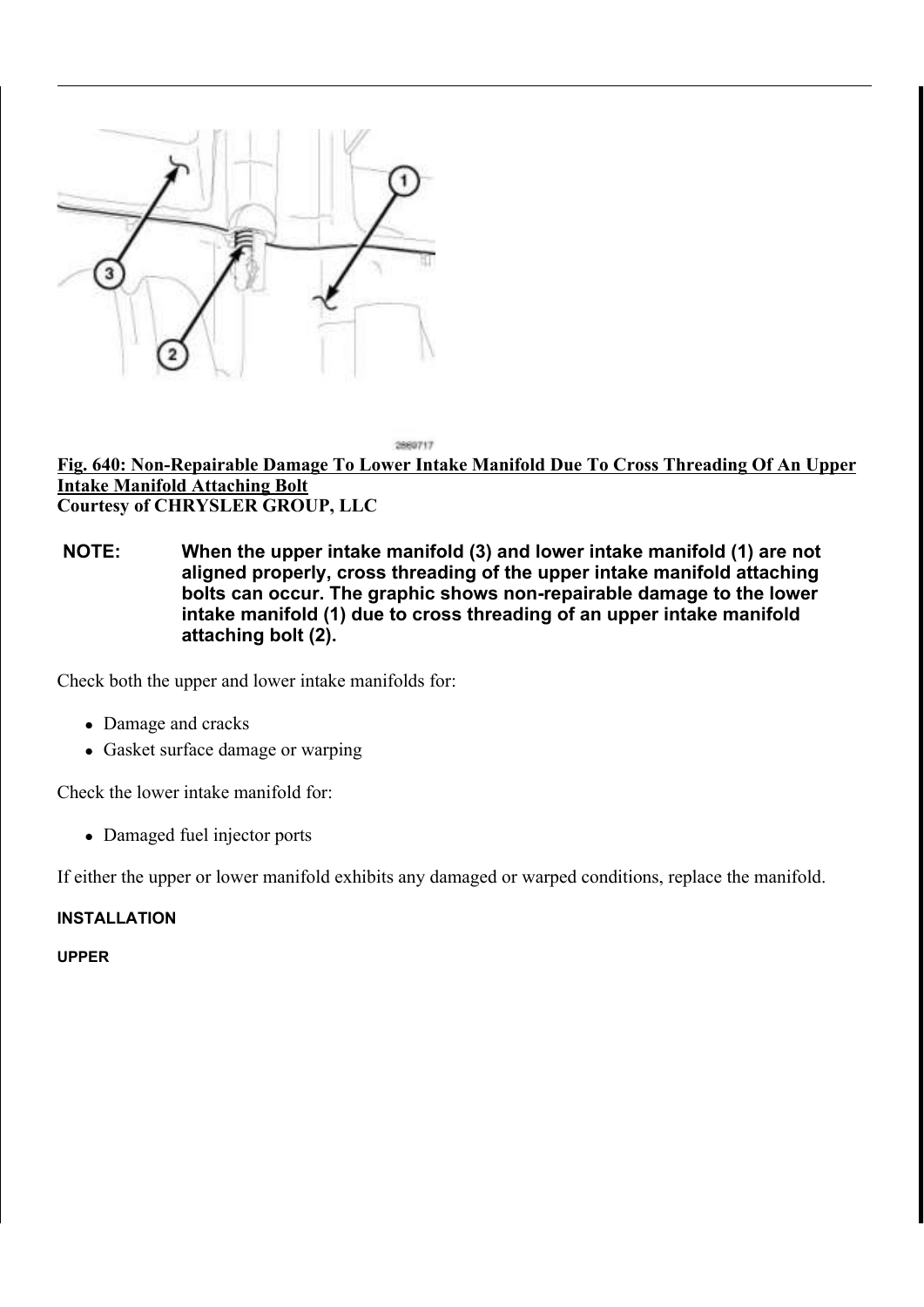

Fig. 641: Fuel Rail Bolt Tightening Sequence Courtesy of CHRYSLER GROUP, LLC

NOTE: Prior to installing the upper intake manifold, verify that the four fuel rail bolts were not inadvertently loosened. The bolts must tightened in the sequence shown in illustration to 7 N.m (62 in. lbs.). Refer to RAIL, FUEL, INSTALLATION .

2708534



# Fig. 642: Intake Ports, Insulator & Alignment Posts Courtesy of CHRYSLER GROUP, LLC

1. Clean and inspect the sealing surfaces. Install new upper to lower intake manifold seals (1).

NOTE: Make sure the fuel injectors and wiring harnesses are in the correct position so that they don't interfere with the upper intake manifold installation.

2. If removed, install the insulator (2) to the two alignment posts (3) on top of the LH cylinder head cover.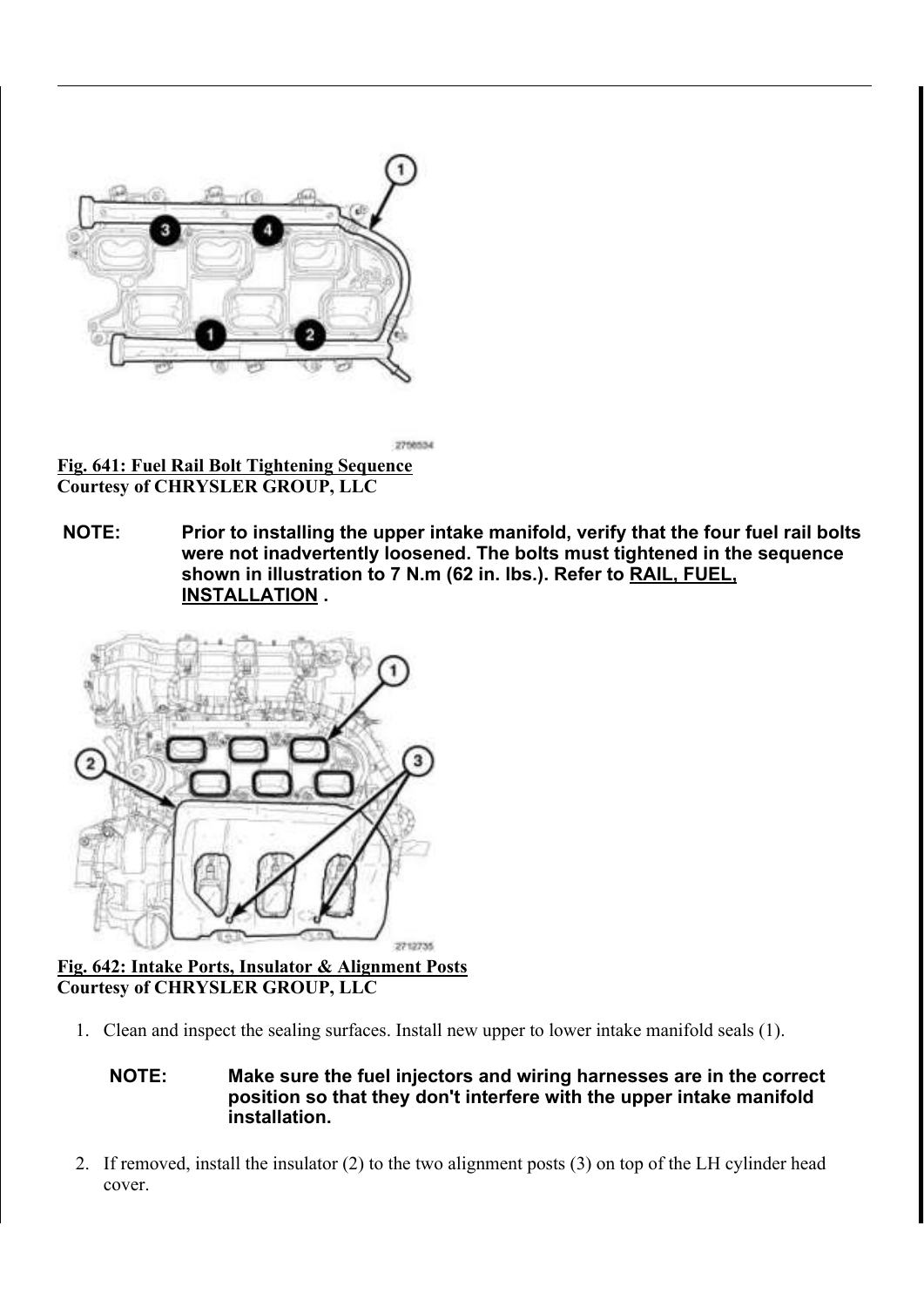

Fig. 643: Upper Intake Attaching Bolts, Locating Posts & Holes Courtesy of CHRYSLER GROUP, LLC

- 3. Lift and hold the seven upper intake attaching bolts (1) clear of the mating surface. Back the bolts out slightly or if required, use an elastic band to hold the bolts clear of the mating surface.
- 4. Position the upper intake manifold (1) onto the lower intake manifold so that the two locating posts (2) on the upper intake manifold align with corresponding holes (3) in the lower intake manifold.



Fig. 644: Upper Intake Manifold Bolt Tightening Sequence Courtesy of CHRYSLER GROUP, LLC

5. Install the seven upper intake manifold attaching bolts. Tighten the bolts in the sequence shown in illustration to 8 N.m (71 in. lbs.).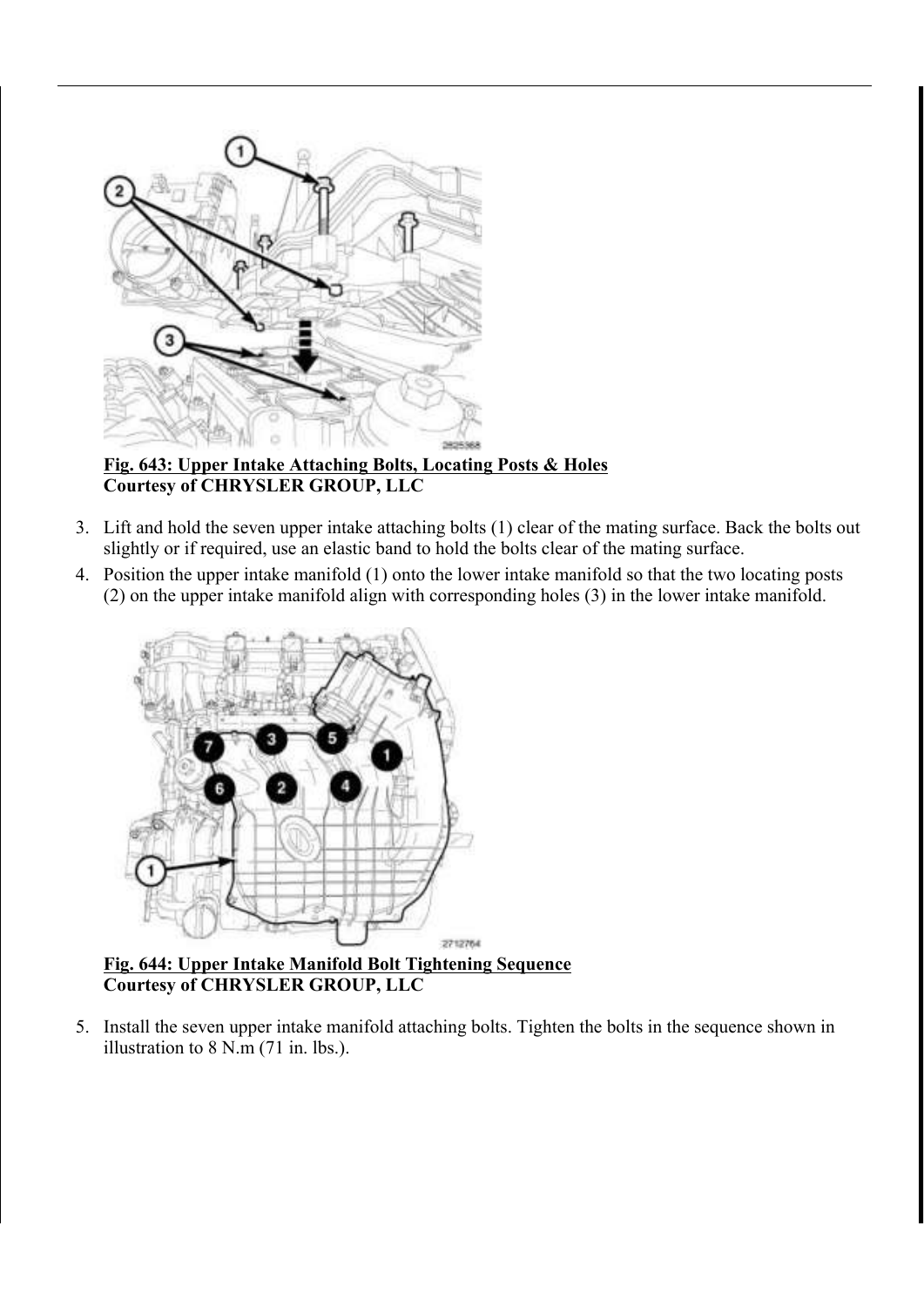

Fig. 645: Upper Intake Manifold Support Bracket, Stud & Fasteners Courtesy of CHRYSLER GROUP, LLC

- 6. Install two nuts (1) to the upper intake manifold support bracket (2). Tighten the nuts (1) to 10 N.m (89 in. lbs.) and tighten the studbolt (3) to 20 N.m (177 in. lbs.)
- 7. Engage the wire harness retainer (4) to the studbolt (3).



Fig. 646: Nuts, Stud Retainers & Upper Intake Manifold Support Brackets Courtesy of CHRYSLER GROUP, LLC

8. Install two upper intake manifold support brackets (2) with two studbolts (3) and two nuts (1). Tighten the studbolts (3) to 20 N.m (177 in. lbs.) and tighten the nuts (1) to 10 N.m (89 in. lbs.).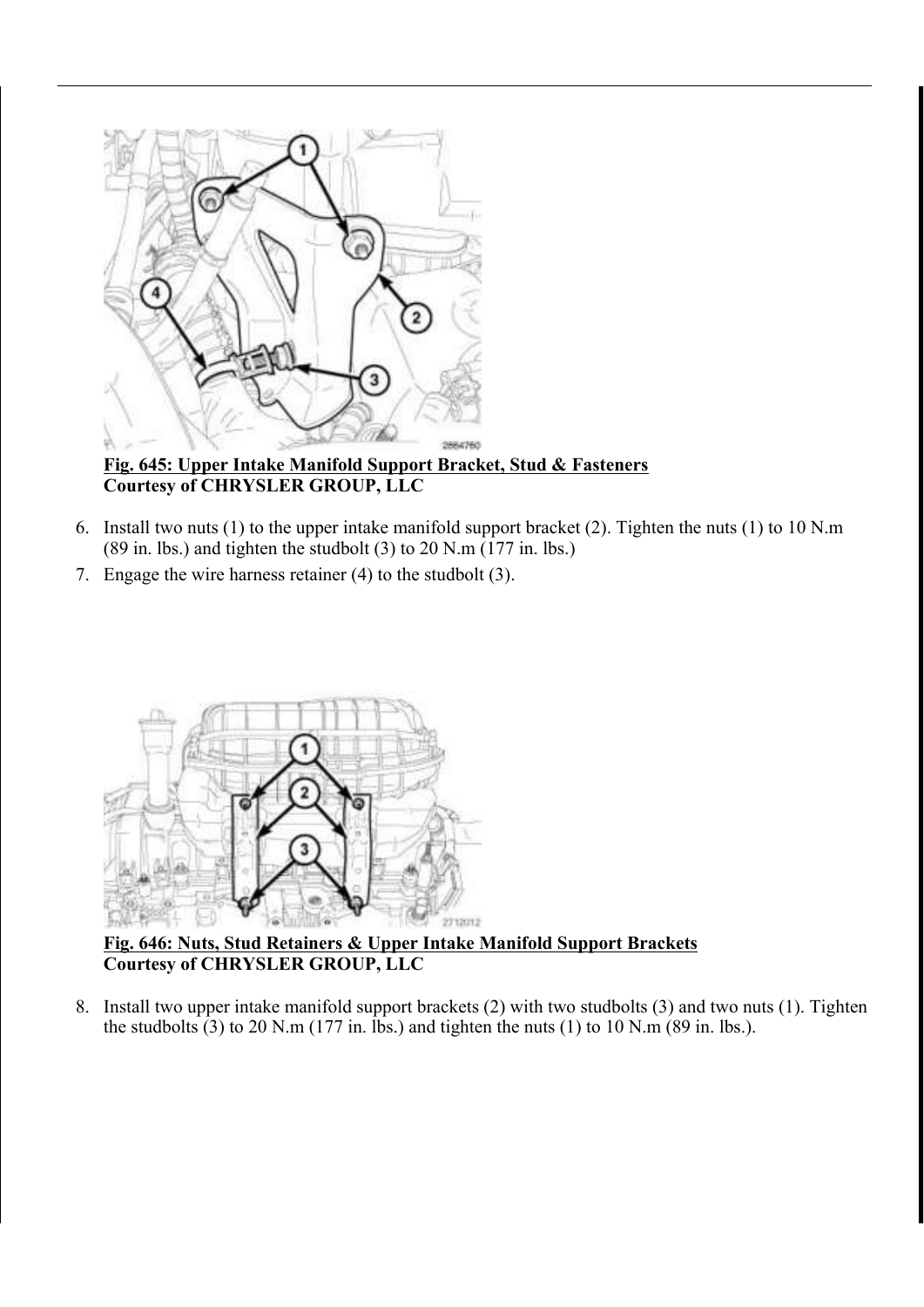

Courtesy of CHRYSLER GROUP, LLC

9. Install the nut (2) to the support bracket of the heater core return tube (3) and tighten to 12 N.m (106 in. lbs.).



Fig. 648: MAP Sensor, ETC, PCV Hose, Brake Booster Vacuum Hose, EVAP Vapor Purge Line, Clip & Wire Harness Retainer Courtesy of CHRYSLER GROUP, LLC

- 10. Connect the following hoses to the upper intake manifold:
	- Positive Crankcase Ventilation (PCV) (7)
	- vapor purge  $(3)$
	- $\bullet$  brake booster (6)
- 11. Connect the electrical connectors to the Manifold Absolute Pressure (MAP) sensor (2) and the Electronic Throttle Control (ETC) (4).
- 12. Secure the ETC harness to the clip (5) on the throttle body and engage the wire harness retainer (1) to the upper intake manifold near the MAP sensor.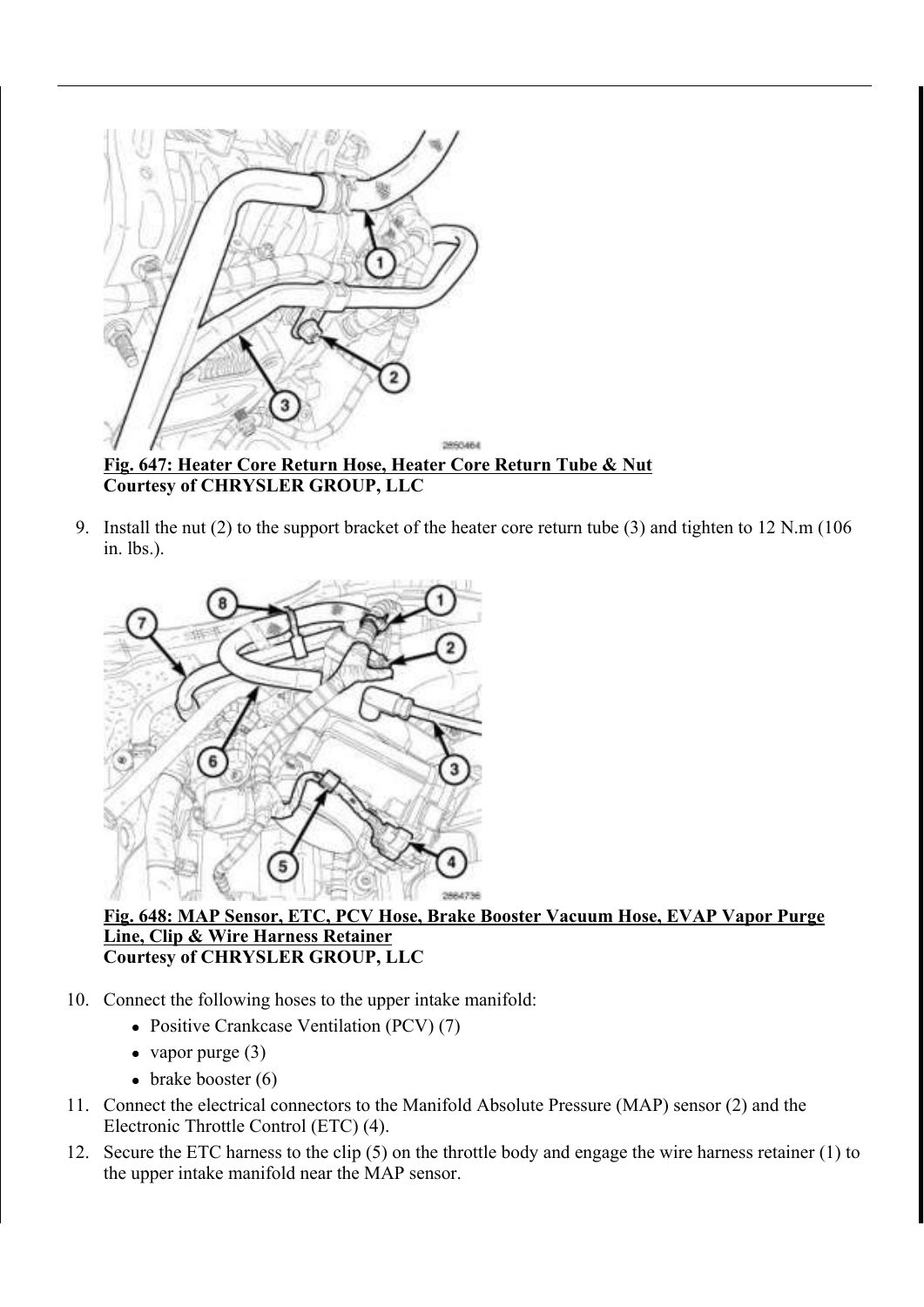

13. Engage the brake booster hose retainer (1) to the upper intake manifold.



Fig. 650: Air Inlet Hose, Air Temperature (IAT) Sensor Connector & Clamps Courtesy of CHRYSLER GROUP, LLC

- 14. Install the resonator (3) to the air cleaner body and the throttle body. Tighten the clamps (1) and (4) to 4 N.m (35 in. lbs.).
- 15. Connect the electrical connector (2) to the Inlet Air Temperature (IAT) sensor.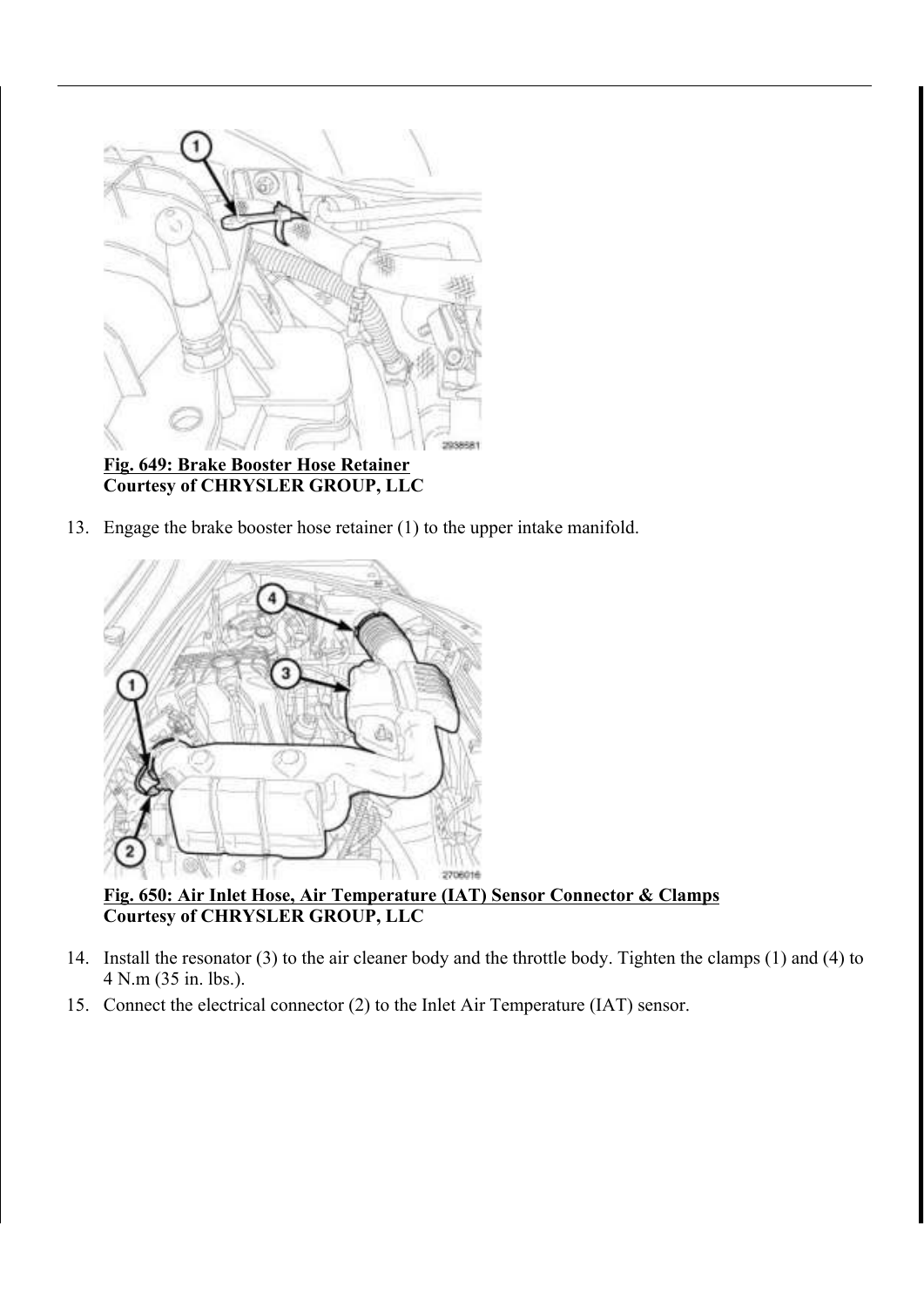

Fig. 651: Engine Cover Courtesy of CHRYSLER GROUP, LLC

- 16. Install the engine cover (1).
- 17. Connect the negative battery cable and tighten nut to 5 N.m (45 in. lbs.).

# LOWER



#### 2757244 Fig. 652: Lower Intake Manifold To Cylinder Head Seals Courtesy of CHRYSLER GROUP, LLC

1. Clean and inspect the sealing surfaces. Install new lower intake manifold to cylinder head seals (1).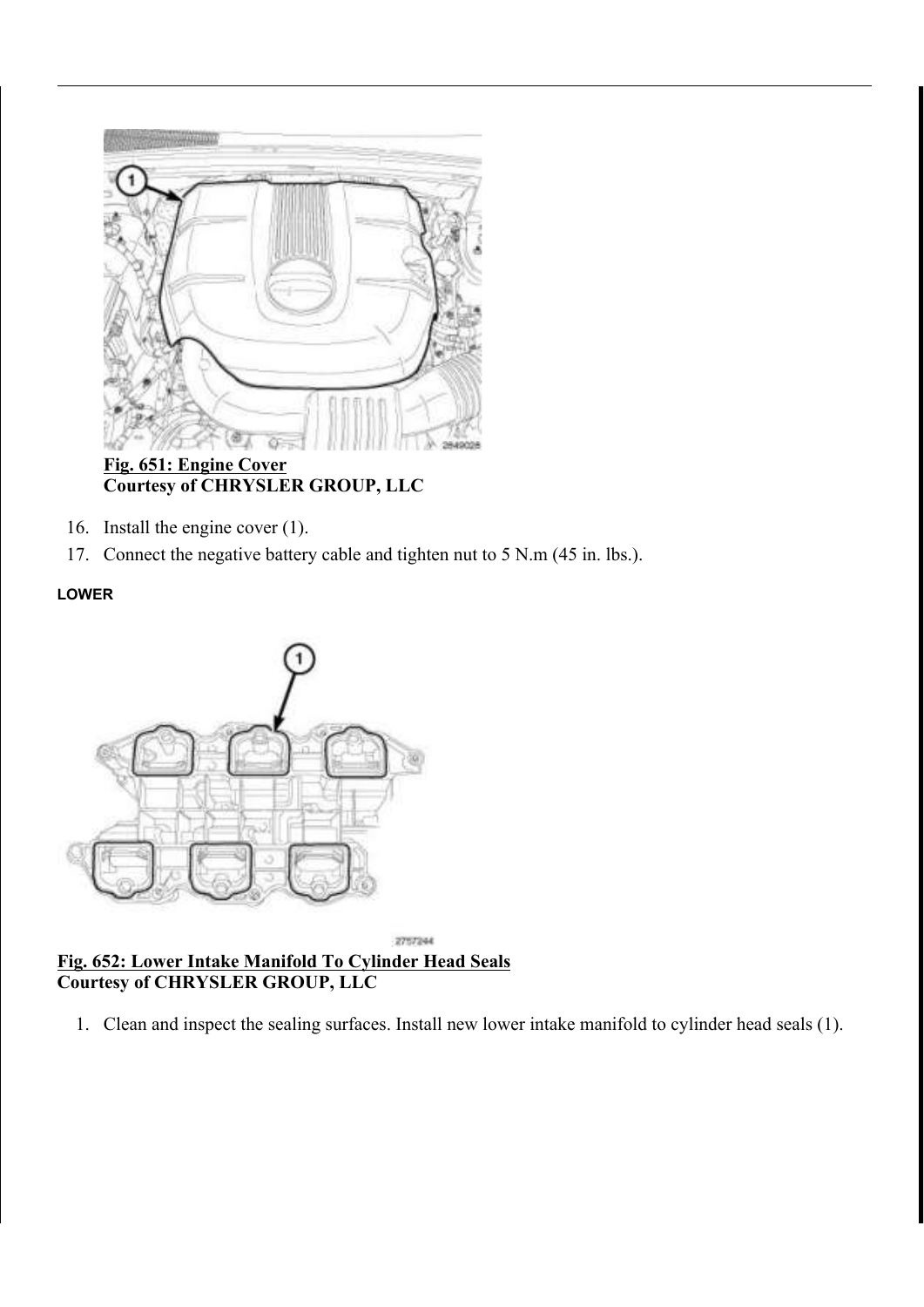

Fig. 653: Fuel Rail Bolt Tightening Sequence Courtesy of CHRYSLER GROUP, LLC

2. If removed, install the fuel injectors and the fuel rail (1) to the lower intake manifold. Tighten the four bolts in the sequence shown in illustration to 7 N.m (62 in. lbs.). Refer to **RAIL, FUEL**, INSTALLATION .



# Fig. 654: Intake Manifold Retaining Bolts Tightening Sequence Courtesy of CHRYSLER GROUP, LLC

- 3. Position the lower intake manifold (1) on the cylinder head surfaces.
- 4. Install the manifold attaching bolts and tighten in the sequence shown in illustration to 8 N.m (71 in. lbs.).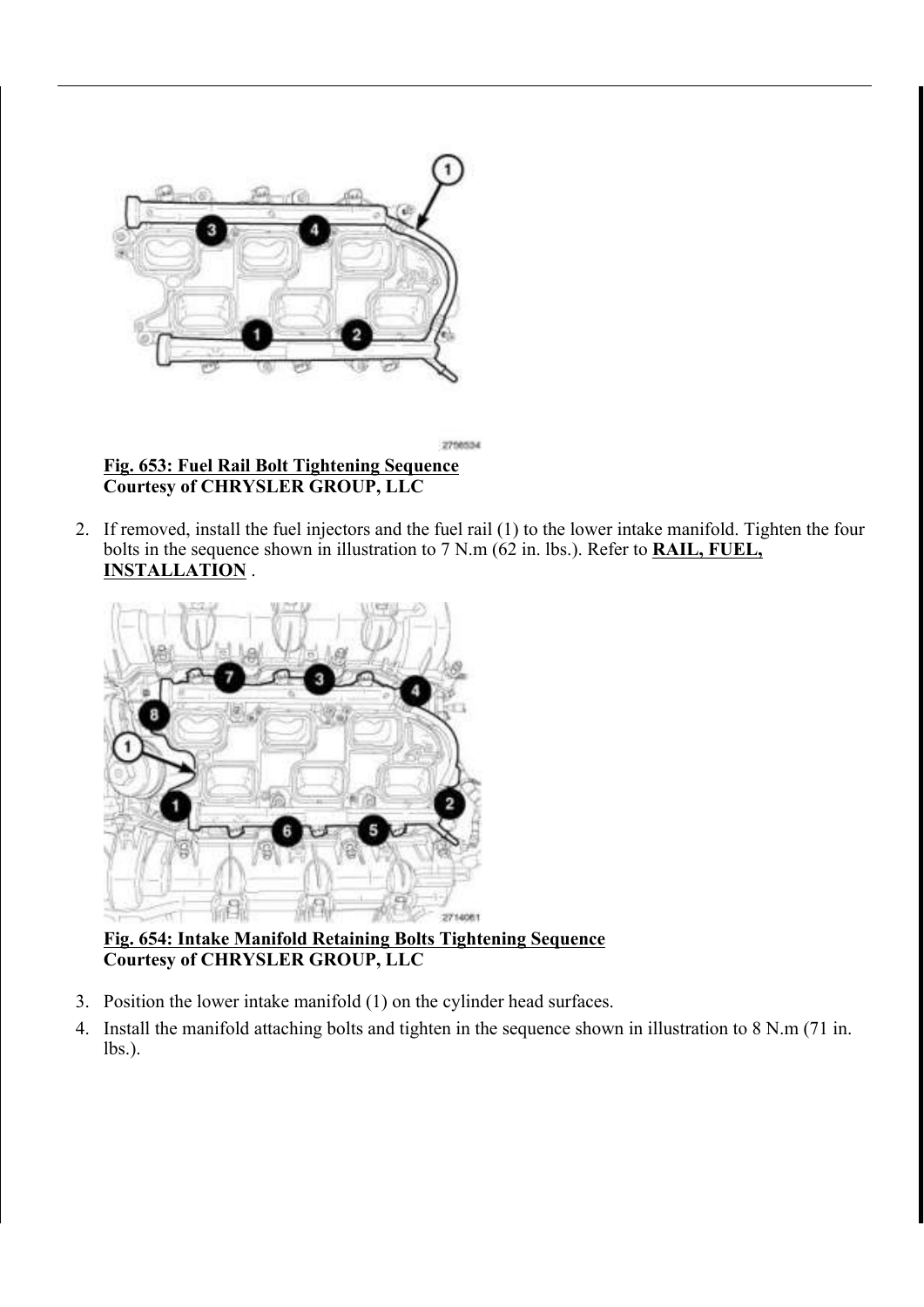

Fig. 655: Injection/Ignition Harness Retainer & Main Wire Harness Retainer Courtesy of CHRYSLER GROUP, LLC

- 5. Engage the main wire harness retainer (2) to the rear of the lower intake manifold.
- 6. Engage the injection/ignition harness retainer (1) to the rear of the lower intake manifold.



Fig. 656: Fuel Supply Hose & Fuel Injector Electrical Connectors Courtesy of CHRYSLER GROUP, LLC

- 7. Connect the fuel injector electrical connectors (2).
- 8. Connect the fuel supply hose to the fuel rail (1). Refer to FITTING, QUICK CONNECT, STANDARD PROCEDURE .